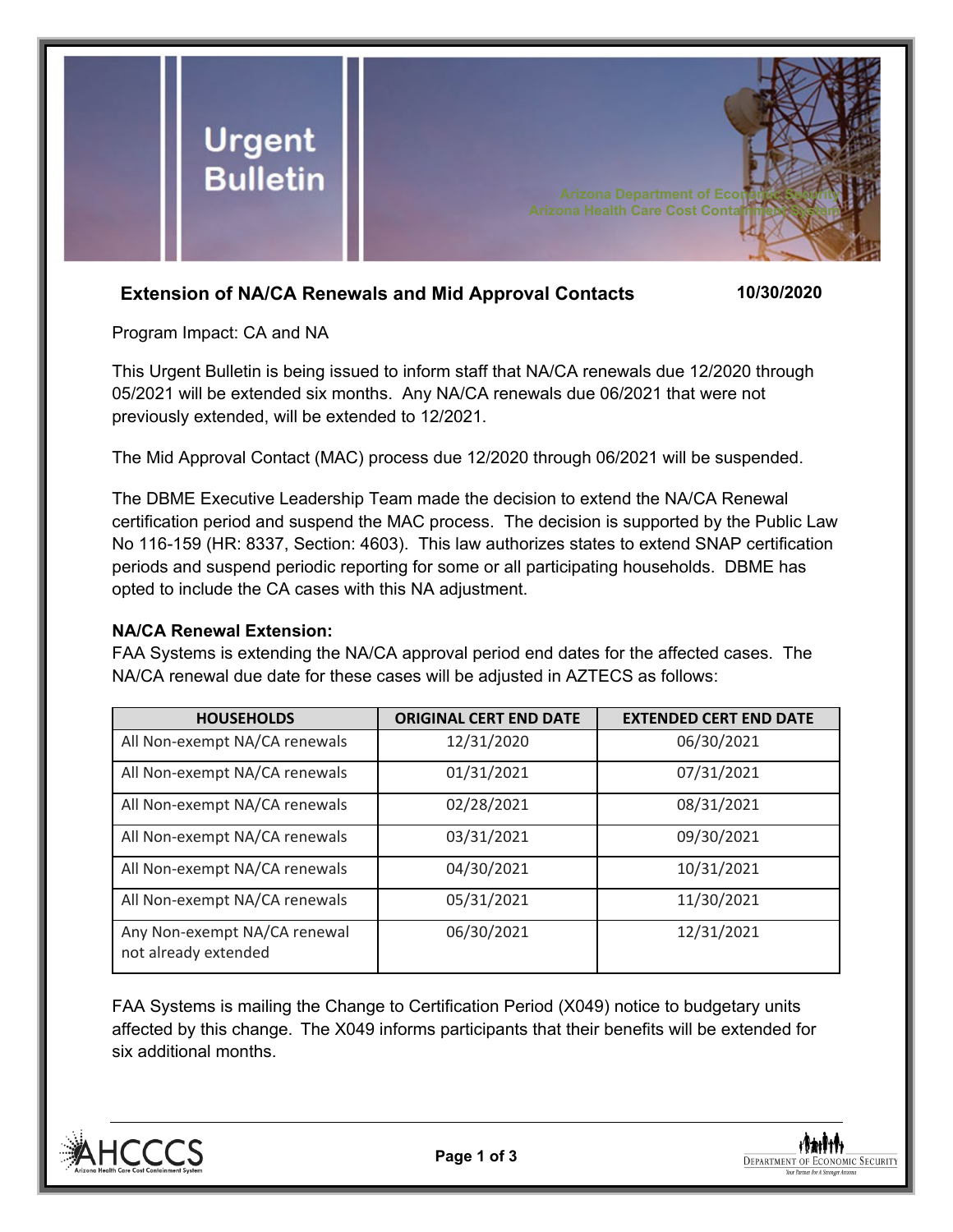

## **Exception to the Renewal Extension:**

The following NA/CA cases are exempt from the renewal extension process:

- Transitional Benefit Assistance (TBA)
- Grant Diversion (GD)
- Refugee Cash Assistance (RCA)
- Hopi Tribal TANF
- Salt River Pima-Maricopa Indian Community (SRP-MIC) Tribal TANF

## **Pascua Yaqui Tribal TANF:**

Pascua Yaqui Tribal TANF participants must still contact the Pascua Yaqui Yoemem Organization for Employment and Member Enhancement (PY YOEME) Services to complete the pre compliance requirement.

FAA staff must complete the following:

- Section 1 of the Pascua Yaqui (PY) Referral Notice YOEME Services (FAA-1335A).
	- NOTE Participants are not required to sign the FAA-1335A referral notice.
- Send the Pascua Yaqui Pre-approval (A623) notice to the participant.

NOTE Include one of the following on the A623 notice:

• For participants residing in Maricopa County - "Contact the Guadalupe YOEME Services office at (480) 768-2089."

**Arizona Health Care Cost Contait** 

- For participants residing in Pima or Pinal County "Contact the Tucson YOEME Services office at (520) 879-5640."
- Send a copy of the A623 notice and the FAA-1335A referral notice to the appropriate PY YOEME Services Pre-Compliance Office based on the participant's county of residence:

Guadalupe Office (for Maricopa County)

- Email: [teresa.holquin2@pascuayaqui-nsn.gov](mailto:teresa.holquin2@pascuayaqui-nsn.gov)
- Fax: (480) 768-2073

Tucson Office (for Pima and Pinal Counties)

- Email: [irene.ahumada@pascuayaqui-nsn.gov](mailto:irene.ahumada@pascuayaqui-nsn.gov)
- Fax: (520) 879-5646



**Page 2 of 3**